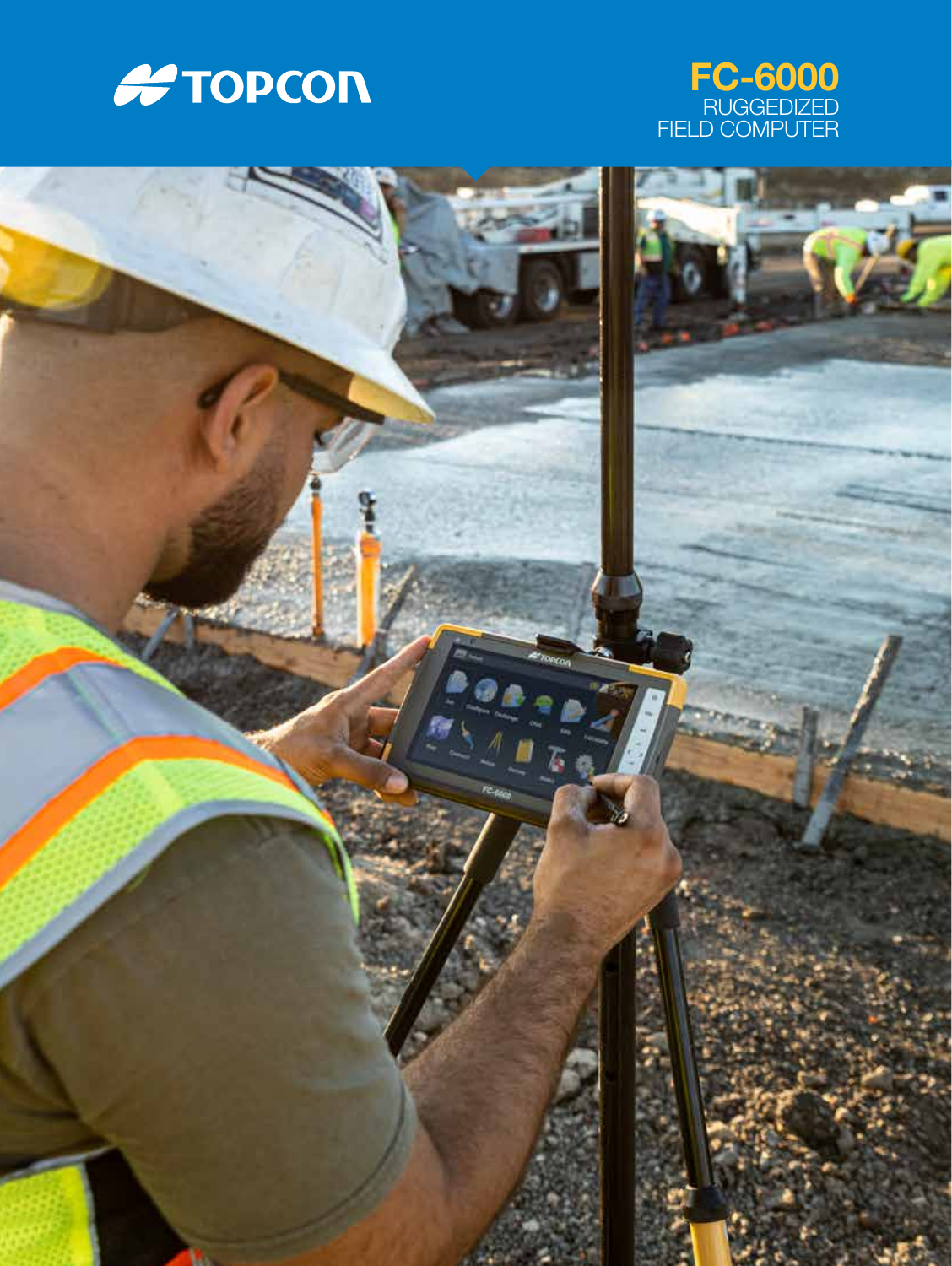

# Ready for the elements, Powered from within

- Sunlight-readable 7 in. display
- Intel® Quad-Core Pentium N4200 Processor
- MIL-STD-810G and IP68 certified
- Windows® 10 Pro operating system
- 8 MP rear camera, 2 MP front camera
- Integrated 4G LTE cellular module (optional)

## Multiple technologies deliver power and control

Starting with its handy 7-inch display specifically designed for visibility in direct sunlight, the FC-6000 field computer is built with your productivity in mind. When the day's weather throws you a new challenge, stay productive and in control using fingertips, gloves, or a small tipped stylus that is optically bonded to increase sensitivity even while working in the wet conditions.

In addition to a field-ready IP68 environmental rating – which protects against dust and allows the unit to be waterproof at a one meter depth for up to two hours – the FC-6000 is independently certified as MIL-STD-810G, capable of operating in temperatures from -20°C to 50°C (-4°F to 122°F).

The unit is built for speed with an Intel® Quad-Core Pentium N4200 Processor that drives any Topcon software with ease and is ready to work with your large design files. It is ideal for grade checking with Pocket 3D and for survey related projects using MAGNET® Field data collection software.

#### Expand your horizons

Topcon exclusive LongLink™ communication technology is built into the FC-6000 and provides the ability to connect and drive Topcon total stations and GNSS receivers wirelessly out to 500 meters.



#### FC Docking Station - optional accessory

With the FC Docking Station, moving from the field to the office, and back, is a breeze. The docking station makes it easy to charge, connect to an Ethernet network, an external monitor, keyboard, and mouse, just like a laptop.

#### External keyboard – optional accessory

The keyboard is designed for on-the-fly installation and quickly snaps onto the FC-6000; no tools required. It features tactile feedback, raised key, and full QWERTY keyboard. It is designed to improve performance of the FC-6000 in cold weather when operators are wearing gloves.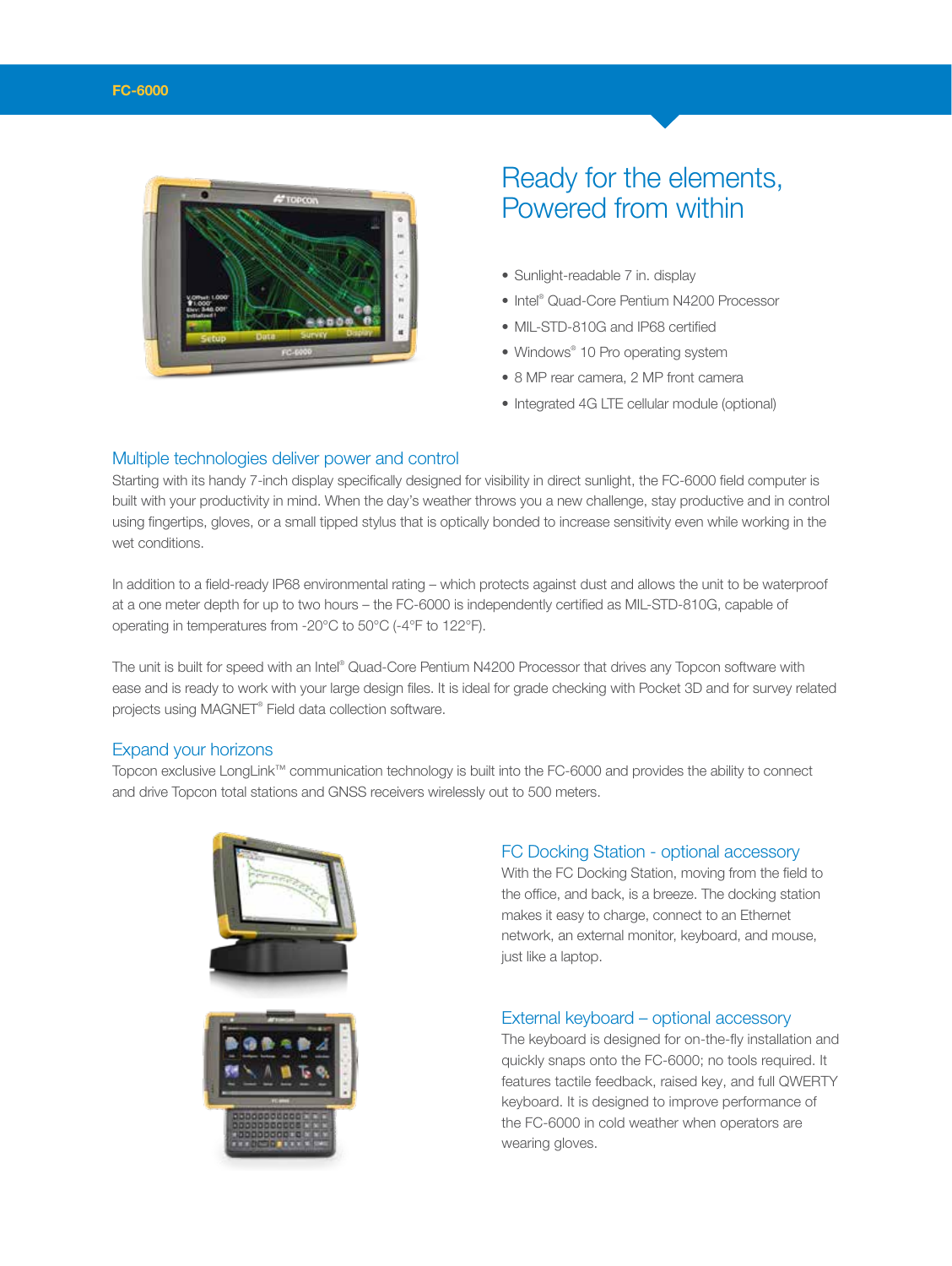